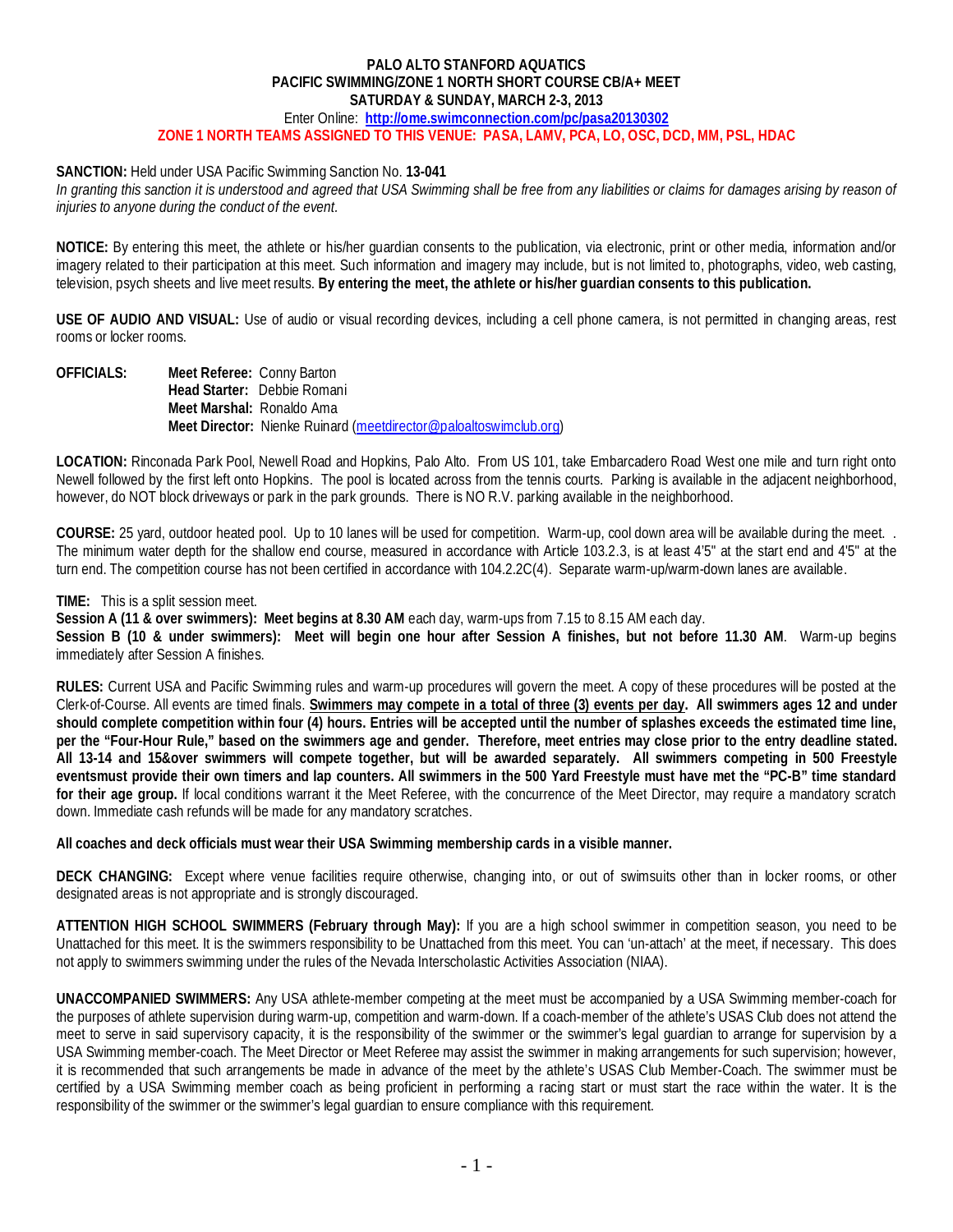**RESTRICTIONS:** Smoking and the use of other tobacco products is prohibited on the pool deck, in the locker rooms, in spectator seating, on standing areas and in all areas used by swimmers, during the meet and during warm-up periods. Sale and use of alcoholic beverages is prohibited in all areas of the meet venue. All shelters must be properly secured. No glass containers are allowed in the meet venue. No propane heater is permitted except for snack bar/meet operations. Pets, not including guide dogs, are strictly prohibited on poolside at the meet venue.

**ELIGIBILITY:** Swimmers must be current members of USA-S and enter their name and registration number on the meet entry card as they are shown on their Registration Card. If this is not done, it may be difficult to match the swimmer with the registration and times database. The meet host must check all swimmer registrations against the SWIMS database and if not found to be registered, the Meet Director shall accept the registration at the meet (a \$10 surcharge will be added to the regular registration fee). Duplicate registrations will be refunded by mail. Swimmers in the "A" Division must have met at least the listed "PC-A" time standard. Swimmers in the "B" Division must have met at least the listed "PC-B" time standard. All entry times slower than the listed "PC-B" time standard will be in the "C" Division. Entries with **"NO TIME" will be accepted.** Entry times submitted for this meet will be checked against a computer database and may be changed in accordance with Pacific Swimming Entry Time Verification Procedures. Disabled swimmers are welcome to attend this meet and should contact the Meet Director or Meet Referee regarding special accommodations on entry times and seeding per Pacific Swimming policy. Swimmers 19 years of age and over may compete in the meet for time only, no awards. The swimmer's age will be the age of the swimmer on the first day of the meet.

**ENTRY PRIORITY**: Zone 1N swimmers from **PASA, LAMV, PCA, LO, OSC, DCD, MM, PSL,** and **HDAC** entering online must do so by **11.59 PM** on **February 15, 2013** in order to receive priority acceptance to the meet. Surface mail entries must be postmarked by **February 11, 2013** in order to receive priority acceptance to the meet. No swimmers other than those from **PASA, LAMV, PCA, LO, OSC, DCD, MM, PSL**, and **HDAC** may enter the meet until the preference period has concluded.

**ENTRY FEES:** \$2.75 per event, \$8.00 participation fee per swimmer. No late entries. Fax entries, or entries without payment will not be accepted. No refunds will be made.

| Make check payable to: | <b>PASA</b>                           |
|------------------------|---------------------------------------|
| Mail with entries to:  | Yumi Matsuda - PASC Swim Meet Entries |
|                        | P.O. BOX 50340                        |
|                        | Palo Alto, California, 94303          |

**MAILED OR HAND DELIVERED ENTRIES**: Entries must be on the attached consolidated entry form. Forms must be filled out completely and printed clearly with swimmers best time. Entries must be entered using the current Pacific Swimming form**.** Entries must be postmarked by midnight, **Monday, February 18, 2013** or hand delivered to the 'Entry Chairperson at PASA Entry Chairperson, 4138 Abel Ave, Palo Alto, 94306' by 6:30 p.m. **Wednesday, February 20, 2013**. No late entries will be accepted. No refunds will be made, except mandatory scratch downs. Requests for confirmation of receipt of entries should include a self-addressed envelope.

**ONLINE ENTRIES:** You may enter this meet online or by U.S. mail. To enter on-line go to **<http://ome.swimconnection.com/pc/pasa20130302>** to receive an immediate entry confirmation this method requires payment by credit card. Swim Connection LLC charges a processing fee for this service, equal to \$1 per swimmer plus 5% of the total Entry Fees. Please note that the processing fee is a separate fee from the Entry Fees. If you do not wish to pay the processing fee, enter the meet using a mail entry. **Entering online is a convenience, is completely voluntary, and is in no way required or expected of a swimmer by Pacific Swimming.** Online entries will be accepted through Wednesday, **February 20, 2013 at 11:59 PM**. Entries will be accepted until the number of splashes exceeds the estimated time line, per the "Four-Hour Rule," based on the swimmers age and gender. Therefore, meet entries may close prior to the entry deadline stated.

**CHECK-IN:** The meet will be deck seeded. Swimmers must check-in at the Clerk-of-Course. Close of check-in for all individual events shall be no more than 60 minutes before the estimated time of the first heat of that event. No event shall be closed more than 30 minutes before the scheduled start of the session. Swimmers who do not check-in will not be seeded and will not be allowed to compete in that event.

**SCRATCHES:** Swimmers entered in an individual event that have checked in for that event, must swim in the event unless they notify the Clerk of the Course before seeding for that event has begun. Failure to swim an event will result in being barred from their next individual event on that day or the next meet day, whichever is first. Exception: No penalty shall apply for failure to withdraw or compete in an individual event if the Meet Referee is notified in the event of illness or injury and accepts the proof thereof, or it is determined by the Meet Referee that the No-Show is caused by circumstances beyond the control of the swimmer.

**AWARDS:** Individual events will be awarded in the A, B and C division. Ribbons for the First through Eighth place will be given to the following age groups: 8 & Under, 9-10, 11-12, and 13-14. Swimmers 15 years of age and older will not receive awards. 'A' time medals will be given to swimmers achieving a new 'PC-A' time, regardless of place achieved in the event. All awards must be picked up at the meet by coaches at the end of each session. Awards will not be mailed.

**ADMISSION:** Free. A list of swimmers and their entry seed times will be available on-line. Programs will not be available for sale.

REFRESHMENTS: A snack bar will be available at each session. Coaches and working deck officials will be provided lunch. Hospitality will serve refreshments to timers.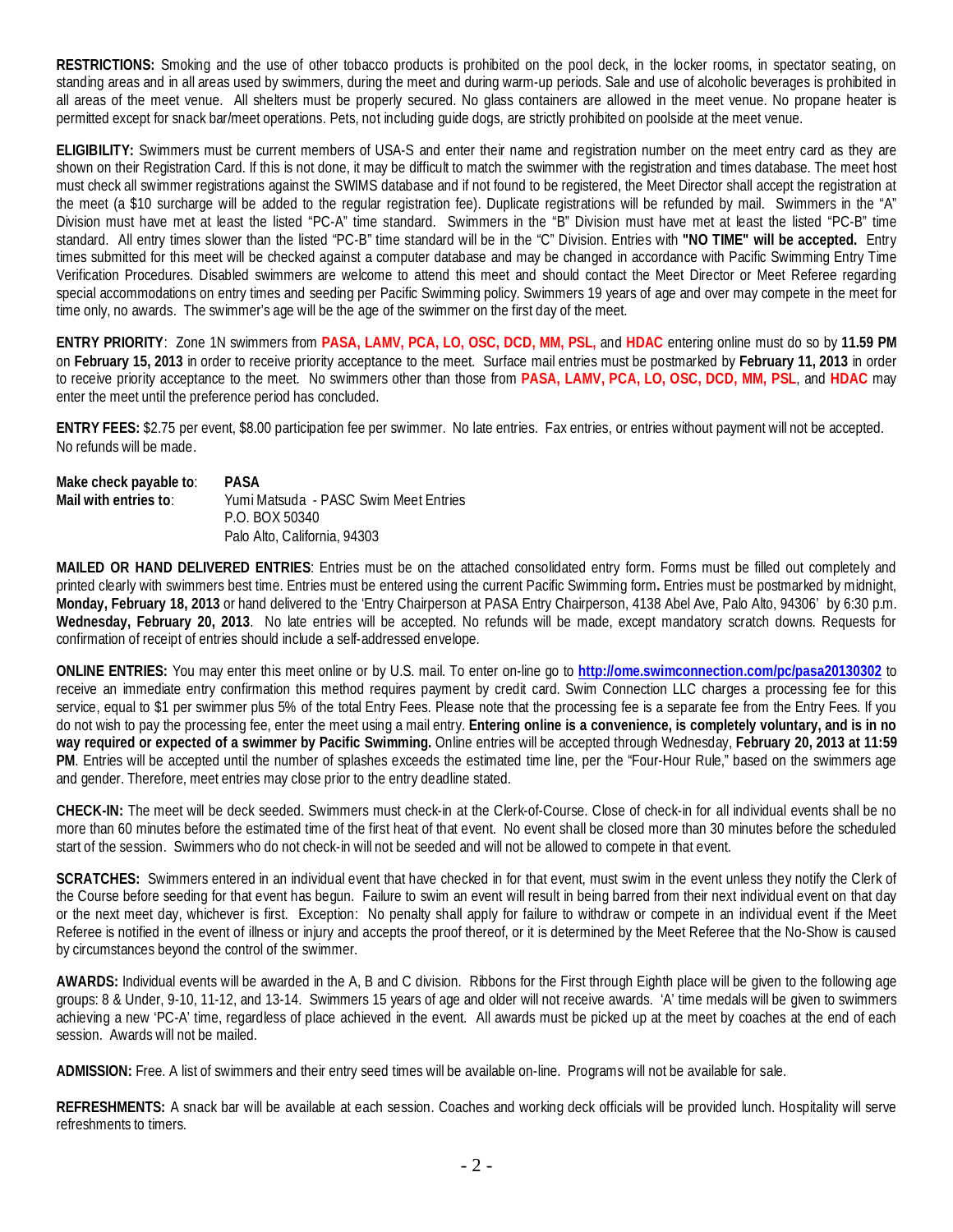**MISCELLANEOUS:** No overnight parking is allowed. Facilities will not be provided after meet hours.

**TIMERS:** All participating teams are expected to provide lane timers and recorders based upon the number of swimmers registered to swim each day. Timing lanes will be assigned to teams and coaches will be notified of assignments during the week prior to the meet.

**Minimum Officials:** All available USA Swimming member certified officials are welcomed and encouraged to work at this meet. As the number of certified officials allows, interested parents/trainees are also welcome to shadow working officials for education and/or mentoring. Participating clubs are *requested* to provide at least the following number of certified and carded officials for each session. Teams that do not provide sufficient officials may be asked to provide coaches to act in the place of officials.

| Club swimmers entered in session | Trained and carded officials requested |
|----------------------------------|----------------------------------------|
|----------------------------------|----------------------------------------|

| $1 - 10$             |                                    |
|----------------------|------------------------------------|
| $11 - 25$            |                                    |
| $26 - 50$            | $\mathcal{D}$                      |
| $51 - 75$            | 3                                  |
| 76-100               | Δ                                  |
| $\sim$ $\sim$ $\sim$ | . .<br>$\epsilon$<br>$\sim$ $\sim$ |

101 or more 1 more for every 25 additional swimmers

See your Zone Officials Chair for specific requirements for your zone

**EVENTS**

|                              |                                             |                                    | ᆫ᠈ᄂᆝ᠈ᆝ |                                     |                                           |                             |
|------------------------------|---------------------------------------------|------------------------------------|--------|-------------------------------------|-------------------------------------------|-----------------------------|
| <b>Girls Event</b><br>Number | Saturday, March 2, 2013<br><b>Session A</b> | <b>Boys Event</b><br><b>Number</b> |        | <b>Girls Event</b><br><b>Number</b> | Sunday, March 3, 2013<br><b>Session A</b> | <b>Boys E</b><br><b>Num</b> |
|                              | 13/0 200 IM                                 |                                    |        | 39                                  | 11-12 100 Fly                             | 40                          |
|                              | 11-12 200 IM                                | 4                                  |        | 41                                  | 13/0 100 Free                             | 42                          |
| 5                            | 13/0 100 Back                               | <sub>6</sub>                       |        | 43                                  | 11-12 50 Back                             | 44                          |
|                              | 11-12 100 Back                              | 8                                  |        | 45                                  | 13/0 200 Back                             | 46                          |
| 9                            | 13/0 100 Breast                             | 10                                 |        | 47                                  | 11-12 200 Breast                          | 48                          |
| 11                           | 11-12 50 Breast                             | 12                                 |        | 49                                  | 13/0 200 Breast                           | 50                          |
| 13                           | 13/0 200 Fly                                | 14                                 |        | 51                                  | 11-12 50 Free                             | 52                          |
| 15                           | 11-12 50 Fly                                | 16                                 |        | 53                                  | 13/0 50 Free                              | 54                          |
| 17                           | 13/O 200 Free                               | 18                                 |        | 55                                  | 11-12 100 Breast                          | 56                          |
| 19                           | 11-12 500 Free                              | 20                                 |        | 57                                  | 13/0 400 IM                               | 58                          |

| <b>Girls Event</b> | Saturday, March 2, 2013 | <b>Boys Event</b> | <b>Girls Event</b> | Sunday, March 3, 2013 | <b>Boys E</b> |
|--------------------|-------------------------|-------------------|--------------------|-----------------------|---------------|
| <b>Number</b>      | <b>Session B</b>        | Number            | <b>Number</b>      | <b>Session B</b>      | Num           |
| 21                 | 9-10 100 Free           | 22                | 59                 | 8/U 100 Free          |               |
| 23                 | 8/U 25 Free             | 24                | 61                 | 9-10 100 IM           | -62           |
| 25                 | 9-10 200 IM             | 26                | 63                 | 8/U 50 Back           |               |
| 27                 | 8/U 100 IM              | 28                | 65                 | 9-10 50 Breast        |               |
| 29                 | 9-10 50 Back            | 30                | 67                 | 8/U 25 Breast         |               |
| 31                 | 8/U 25 Back             | 32                | 69                 | 9-10 100 Fly          |               |
| 33                 | 9-10 100 Breast         | 34                | 71                 | 8/U 50 Fly            |               |
| 35                 | 8/U 50 Breast           | 36                | 73                 | 9-10 200 Free         |               |
| 37                 | 9-10 500 Free           | 38                | 75                 | 8/U 50 Free           |               |
|                    |                         |                   |                    |                       |               |

| <b>Girls Event</b><br><b>Number</b> | Sunday, March 3, 2013<br><b>Session A</b> | <b>Boys Event</b><br>Number |
|-------------------------------------|-------------------------------------------|-----------------------------|
| 39                                  | 11-12 100 Fly                             | 40                          |
| 41                                  | 13/0 100 Free                             | 42                          |
| 43                                  | 11-12 50 Back                             | 44                          |
| 45                                  | 13/0 200 Back                             | 46                          |
| 47                                  | 11-12 200 Breast                          | 48                          |
| 49                                  | 13/0 200 Breast                           | 50                          |
| 51                                  | 11-12 50 Free                             | 52                          |
| 53                                  | 13/0 50 Free                              | 54                          |
| 55                                  | 11-12 100 Breast                          | 56                          |
| 57                                  | 13/0 400 IM                               | 58                          |

| <b>Girls Event</b><br><b>Number</b> | Sunday, March 3, 2013<br><b>Session B</b> | <b>Boys Event</b><br>Number |
|-------------------------------------|-------------------------------------------|-----------------------------|
| 59                                  | 8/U 100 Free                              | 60                          |
| 61                                  | 9-10 100 IM                               | 62                          |
| 63                                  | 8/U 50 Back                               | 64                          |
| 65                                  | 9-10 50 Breast                            | 66                          |
| 67                                  | 8/U 25 Breast                             | 68                          |
| 69                                  | 9-10 100 Fly                              | 70                          |
| 71                                  | 8/U 50 Fly                                | 72                          |
| 73                                  | 9-10 200 Free                             | 74                          |
| 75                                  | 8/U 50 Free                               | 76                          |

**Swimmers in the 500 Yard Freestyle must provide their own counters and timers. All swimmers in the 500 Yard Freestyle must have met the 'PC-B' time standard.**

Time Standards can be found at: [http://www.pacswim.org/page/times\\_standards.shtml](http://www.pacswim.org/page/times_standards.shtml)